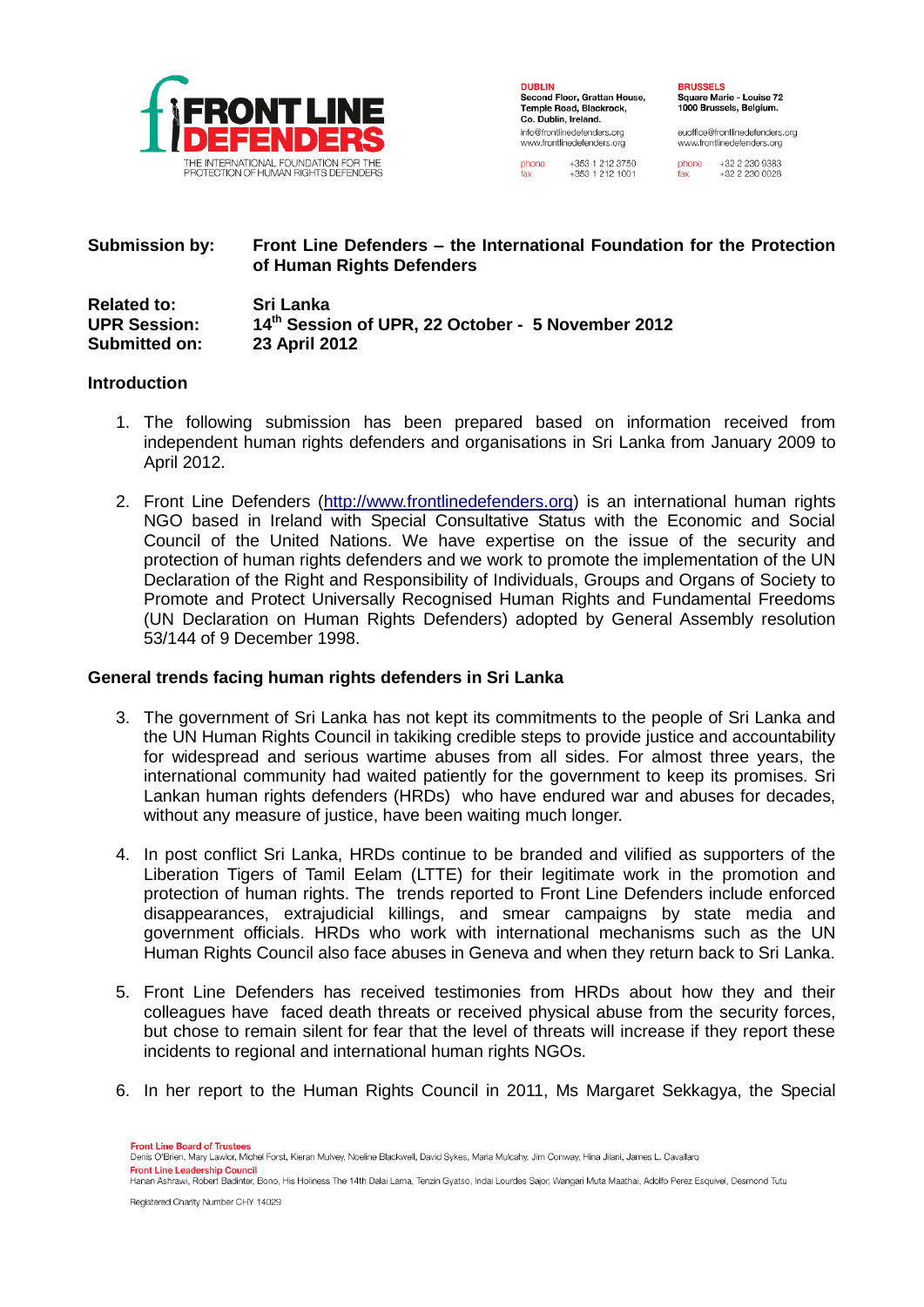Rapporteur on the situation of human rights defenders expressed her regret that no response has been recorded from the Sri Lankan authorities on the various communication she had sent during the reporting period. The Special Rapporteur also expressed deep concern about the reported climate of fear, including criminalisation, threats and intimidation against HRDs. She is especially concerned at the threats that may have been related to their cooperation with the UN Human Rights Council and Special Procedure mandate holders, which explains the lower number of complaints received during 2010.

### **Abductions and enforced disappearances**

- 6. At the UPR review in 2008, Sri Lanka accepted the recommendation from Sweden in adopting measures to investigate, prosecute and punish those responsible for serious human rights violations, such as enforced disappearances, in accordance with international norms and in a transparent manner. Despite the acceptance, abductions and enforced disappearance cases have continued. In addition, investigations (even if commenced) seem to be blocked or put on hold.
- 7. Such is the case of Mr **Pattani Razeek**, the Managing Trustee of the Community Trust Fund (CTF) and an Executive Committee Member of the Asian Forum for Human Rights and Development (FORUM-ASIA) who initially disappeared in February 2010 and was found dead in July 2011. For over a year, the police made no attempt to apprehend and question the main suspect in his disappearance, Mr Shahabdeen Nowshaadh, a former CTF employee, despite evidence linking him to several ransom calls made to Pattani Razeek's family on his mobile number following his disappearance. It was not until July 2011 that Shahabden Nowshaadh was arrested, despite being identified by police in May-June 2010. Pattanee Razeek's family believes that the failure to take action against Shahabdeen Nowshaadh is connected to his connections to the Minister of Industry and Commerce, Mr Rishad Bathiudeen. To this day no significant progress has been made on the case.
- 8. The disappearance of Mr **Sinnavan Stephen Sunthararaj**, Centre for Human Rights and Development (CHRD) project manager, was well known for documenting cases of child abuse in Jaffna and was also the District Child Coordinator from 2003 to 2005. Mr Sunthararaj was last seen on the evening of 7 May 2009 when he was abducted by unknown gunmen in army uniforms whilst travelling in his lawyer's car, a few hours after his release. 1 February 2012 marked the 1000th day of Sinnavan Stephen Sunthararaj's enforced disappearance. In December 2009, the Permanent Secretary to the Ministry of Foreign Affairs, Mr. Palitha Kohana, informed United States Embassy and European Union officials in a meeting that that Mr Sunthararaj had not been abducted but arrested, probably by intelligence services. Since then, Mr Sunthararaj's wife has been writing to the Office of the President of Sri Lanka, urging him to reveal Mr Sunthararaj's place of detention and calling for his immediate release. She has still not received any response, in spite all her efforts. Since May 2009 no information has been obtained concerning his whereabouts.

# **Extra-judicial killings**

9. The recommendations submitted by the Sri Lankan government-appointed Lessons Learnt and Reconciliation Commission (LLRC) five months ago have still not been implemented. The commission was created to look into matters of extra-judicial killings and come out with recommendations as to what action should be taken. Considering that it merely calls on the government to initiate credible and independent investigations into allegations of war crimes and to provide the Human Rights Council with an action plan on accountability, the inaction on the part of the state implies that the Sri Lankan Government has not taken seriously the commitment it made to various countries at the last UPR session in 2008 "to increase its efforts to further prevent cases of extra-judicial killings and ensure that all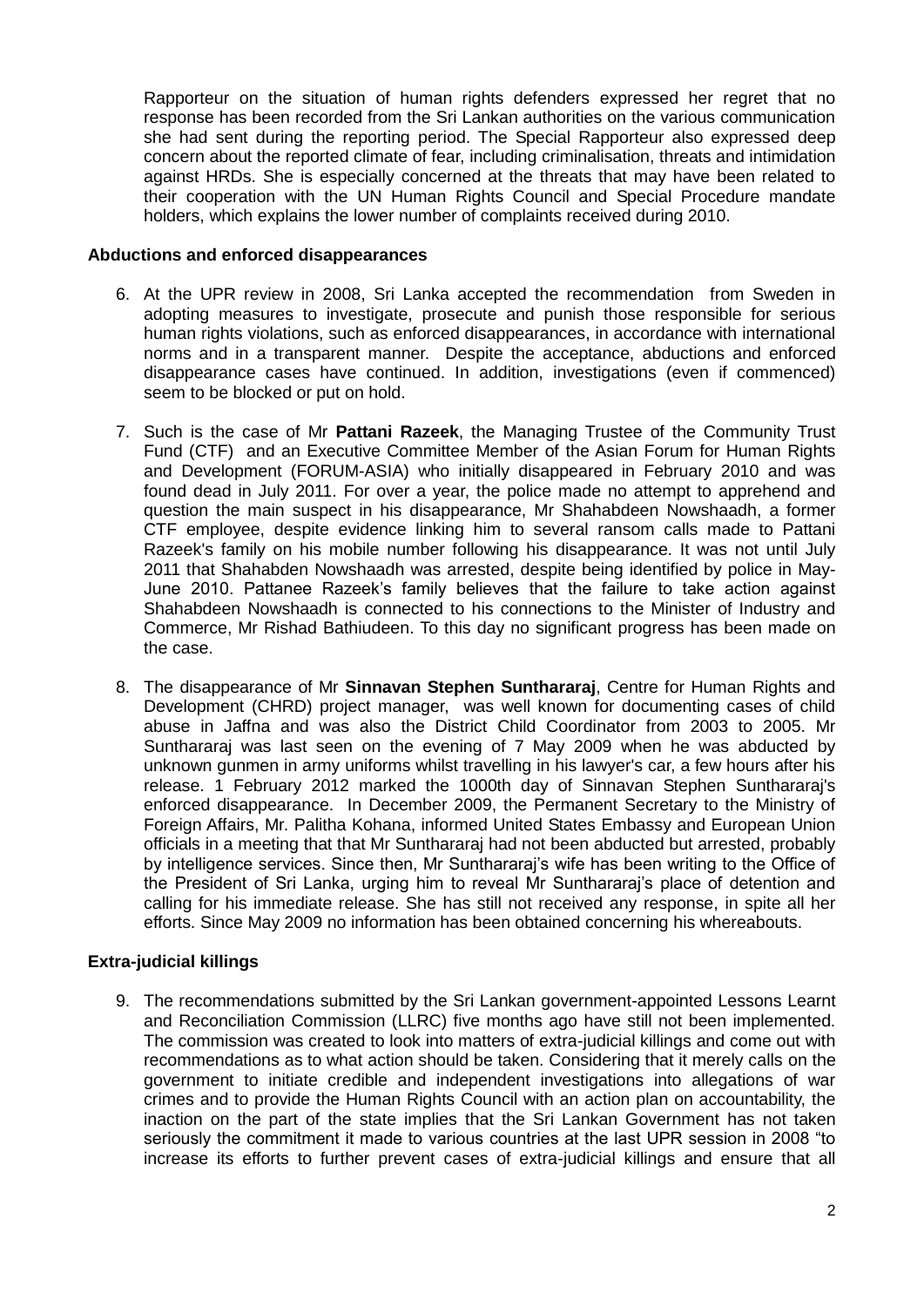perpetrators are brought to justice".

10. Mr **Lasantha Wickramatunga**, editor-in-chief of the Sunday Leader newspaper and longtime critic of the Government's policy and the war with the Tamil Tiger rebels, was shot at by unidentified gunmen on the Attidiya Road, Ratmalana, as he drove to work on the morning of 8 January 2009. Four men, on two motorcycles, reportedly blocked his path close to the Malagala Model School. He was taken to the Kalubowila Teaching Hospital with serious head injuries and a team of neuro-surgeons operated on him for almost three hours before he died. To this date, there has not been proper investigation into the case and no perpetrator has been brought to justice.

## **Smear campaign by state-controlled media and government officials**

- 11. Speaking at the 19th session of the Human Rights Council in March 2012, the Special Rapporteur on the situation of human rights defenders sharply criticised Sri Lanka's national media for campaigning against and endangering human rights defenders on the island. She \made note of her concern on the grave situation and promised to look closely into and raise awareness. Cases of media smear campaigns are considered very dangerous as they mobilise whole groups of influential people against stand alone NGOs, more so individuals which find it practically impossible to continue with their lives, let alone human rights activities. HRDs in Sri Lanka know that a media smear campaign is one of the first warnings, a very dangerous one.
- 12. On 21 February 2012, Minister of Fisheries and Aquatic Resources Development, Dr Rajitha Senarathne, in a statement to Parliament, directly accused Mr **Herman Kumara** of organising the fishermen's protests, referring to him as a murderer and underworld thug. On 20 and 21 February, state-controlled newspapers The Dinamina and The Daily reported a statement made by Minister of Construction, Engineering Services, Housing and Common Amenities, Mr Wimal Weerawansa, alleging that "a Non-Governmental Organisation is behind the recent fishermen's protests in Chilaw." This came after the protests in February 2012 against the increase in fuel prices, several fisher people were injured when police opened fire, and on 15 February 2012 a fisherman was killed. Although Herman Kumara and his organisation NAFSO were reportedly not involved in the protests, he had been subjected to verbal attacks by government ministers and to a media smear campaign alleging that he and his organisation instigated the protests.

#### **Attacks against human rights defenders who use UN mechanisms in their work**

- 13. HRDs and journalists who are believed to have links with the international community including the UN are accused of conspiring against the Government and supporting the LTTE. In September 2011, exiled Sri Lankan HRD Mr **Sunanda Deshapriya** was attacked in the state-media and on several websites, following his attendance of an informal meeting during the UN Human Rights Council in Geneva. Since May 2009, Sunanda Deshapriya has been living in exile in Geneva as a result of threats issued against him following his participation in the 10<sup>th</sup> Session of the Human Rights Council in March 2009 and 11<sup>th</sup> Special Session on Sri Lanka in May 2009. He has been repeatedly targeted by smear campaigns against him in the Sri Lanka media. Numerous calls have been made to have him killed as a result of his legitimate human rights work.
- 14. In January 2011, a state controlled newspaper published the names of fifteen HRDs from the north who attended training on the UN complaints mechanism. One HRD named in the article, faced serious threats and surveillance afterwards. From September to November 2011, one defender was tortured by the military and intelligence officers who accused him of documenting cases of disappearances and detention and sending information to the UN. He is currently seeking protection abroad.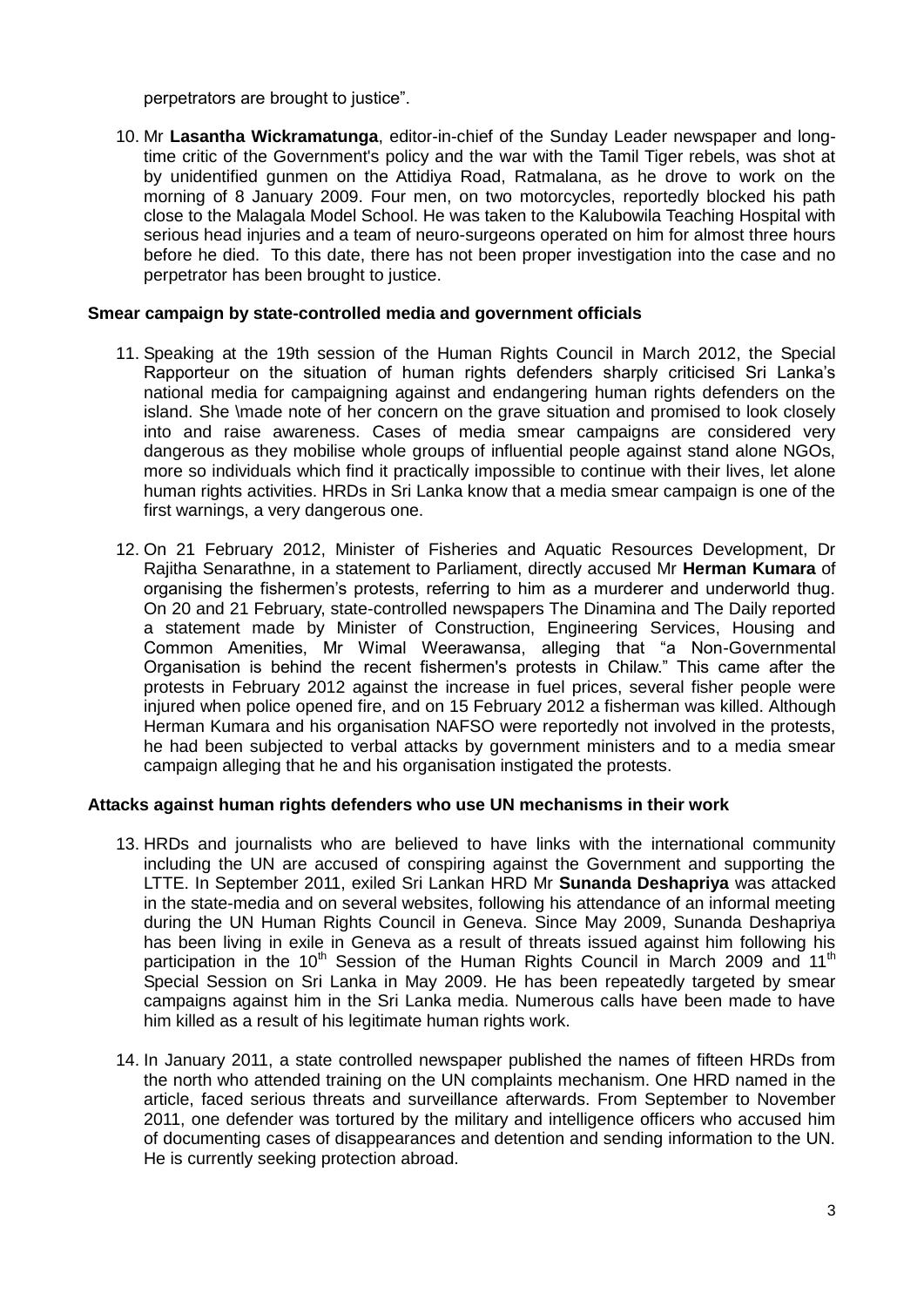- 15. From 9 to 23 March 2012, Dr **Paikiasothy Saravunammutta,** Ms **Nimalka Fernando,** Ms **Sunila Abeysekera, and** Mr **Sunanda Deshpriya** were targeted by government media and a Government Minister after their participation in the 19<sup>th</sup> Session of the Human Rights Council, where they had been lobbying to expose human rights violations in Sri Lanka. Paikisothy Saravunammutta is the Executive Director of the Centre for Policy Alternatives. Nimalka Fernando is the President of the International Movement against All Forms of Discrimination and Racism. Sunila Abeysekera is the Executive Director of INFORM Human Rights Documentation and is a recipient of the 1998 UN Human Rights Prize.
- 16. Since March 2012, State affiliated newspapers, news websites, TV and radio stations, and government websites have been conducting a smear campaign against the defenders and accusing them of treason and of being affiliated with the Liberation Tigers of Tamil Eelam (LTTE), a separatist armed group that operated in Northern Sri Lanka. The human rights defenders have also been accused by the state media of receiving money to work against the interest of the country. On 23 March, the Minister of Public Relations Mr Meryn Silva reportedly threatened the defenders with physical harm if they set foot in Sri Lanka.

### **Developments since the previous Universal Periodic Review session**

- 15. As of April 2012, the Special Rapporteur on the situation of human rights defenders have sent a request to visit the country in 2008 and a follow up request in 2010, however a positive response is yet to be received. This shows a trend of unwillingness to cooperate on the multiplicity of issues with regards to human rights defenders on the part of the Sri Lankan government.
- 16. In the last UPR session, the Sri Lankan Government accepted three recommendations which specifically address issues concerning human rights defenders namely for the Sri Lankan authorities to:
	- $\textstyle\blacktriangle$  "Take measures to ensure access to humanitarian assistance for vulnerable populations and take further measures to protect civilians, including human rights defenders and humanitarian workers" (Recommended by Canada and Ireland).
	- $\triangle$  "Ensure a safe environment for human rights defenders' activities and that perpetrators of the murder, attacks, threats and harassment of human rights defenders be brought to justice" (Recommended by Ireland).
	- $\triangle$  "Take measure to safeguard freedom of expression and protect human rights defenders, and effectively investigate allegation of attacks on journalists, media personnel and human rights defenders and prosecute those responsible" (Recommended by Poland).
- 17. Front Line Defenders regret that these recommendations have not been seriously addressed by the Sri Lankan authorities. As reported by this submission, HRDs continue to face severe criminalisation by government officials, security forces, and state controlled media. Impunity and violence against human rights defenders have not been fully and thoroughly investigated by the authorities in a transparent and timely manner.

#### **18. In conclusion, Front Line Defenders calls upon the UN Human Rights Council to urge the Sri Lankan authorities to prioritise the protection of human rights defenders and in doing so to:**

1. Conduct an independent inquiry into the source of threats, ill-treatment, and all forms of intimidation and harassment directed towards all human rights defenders mentioned in this report;